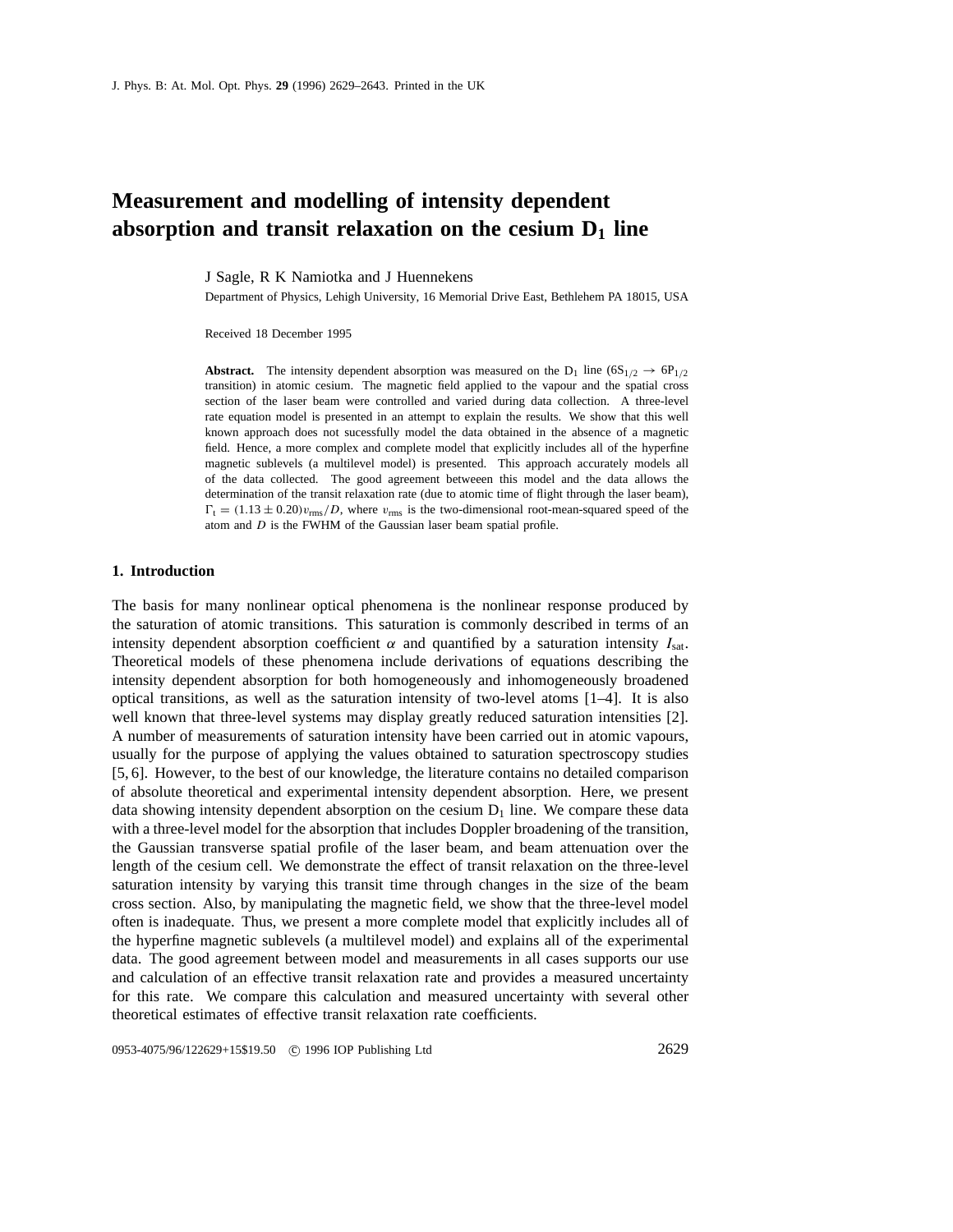## **2. Experiment**

The experiment was performed using a sealed cylindrical Pyrex cell of length  $L = 6.9$  cm and diameter 2.1 cm containing pure cesium with no buffer gas. The cell temperature T (room temperature) was monitored with a thermocouple and kept constant to within  $0.5^{\circ}$ C throughout the experiment. The cell was located at the centre of three pairs of Helmholtz coils with coil radii  $r_x = 12.1$  cm,  $r_y = 14.6$  cm, and  $r_z = 9.5$  cm. The magnetic field at the centre of these coils was measured using a transverse Hall effect probe and Gaussmeter (Bell model 640).



**Figure 1.** Transmitted signal against laser frequency. The transmitted laser power  $P_L$  was collected using a photomultiplier tube, as the laser (with a beam spatial profile FWHM of  $D = 0.55 \pm 0.05$  mm) was scanned across the cesium  $6S_{1/2} \rightarrow 6P_{1/2}$  transition. The laser beam was blocked at the beginning of each scan to determine a baseline. The discontinuity in the middle of each scan results from the reset of the laser's Brewster plate after scanning a 10 GHz segment. The four absorption dips visible in each spectrum result from the hyperfine structure. We label each transition as  $F \to F'$ , where F and F' are the quantum numbers of the groundand excited-state hyperfine levels coupled by the laser. Incident intensities are (*a*)  $P_0 = 2.1$  nW, (*b*)  $P_0 = 22 \mu W$ , and (*c*)  $P_0 = 166 \mu W$ . Note the decrease in transmittance with increasing incident intensity as the transitions saturate.

An argon-ion laser pumped, single-mode, tunable titanium-sapphire laser (coherent model 899-29) was used to study the intensity dependent absorption of the cesium  $6S_{1/2} \rightarrow 6P_{1/2}$  transition (D<sub>1</sub> line). This laser beam was directed through the length of the cell (in the  $\hat{y}$  direction) and was linearly polarized in the  $\hat{z}$  direction. The laser beam spatial profile was recorded using a two-dimensional diode array (Spectra Source Instruments model LYNXX PC), hence allowing the accurate determination of the beam's Gaussian full width at half maximum (FWHM), D. This FWHM at the cell position was adjusted by placing different lenses in the beam path. The incident laser power (for powers greater than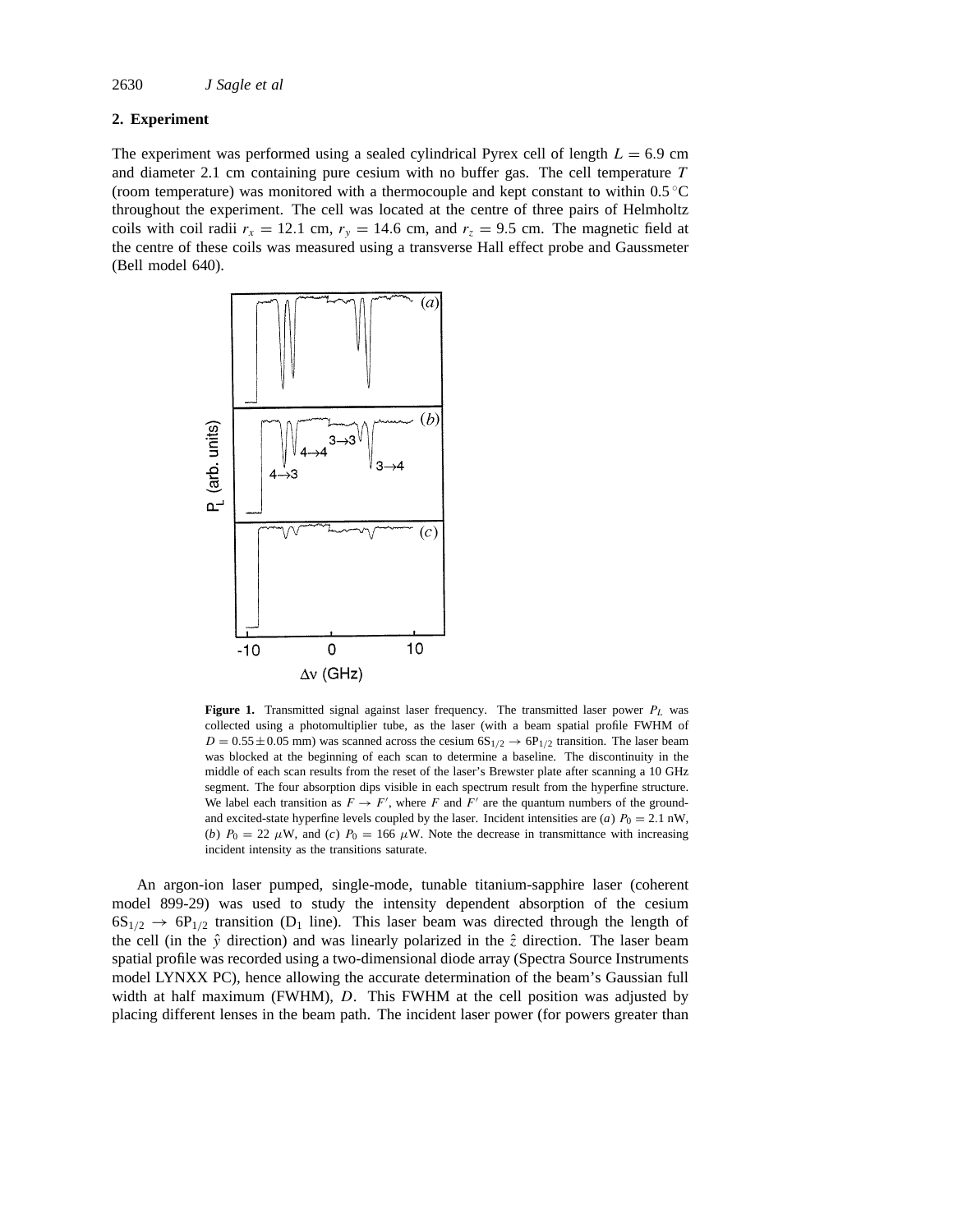$1 \mu W$ ) was measured with the laser tuned off resonance using an Ophir (model PD2-A) power meter placed after the cell. This reading was corrected for the attenuation caused by the Pyrex exit window. The incident power was varied using a variable neutral density filter and two polarizing cubes. The second cube was set to pass light linearly polarized in the  $\hat{z}$  direction and then never adjusted over the course of the experiment, thus preserving the laser polarization for all incident powers. The frequency dependent transmitted laser power was measured using a chilled photomultiplier (Hamamatsu R636) with output sent to a lock-in amplifier (Stanford Research Systems model SR510) and then to a computer running the coherent autoscan laser frequency scanning software. The amplitude of the off-resonance photomultiplier signal was used to calibrate incident powers below the 1  $\mu$ W reading threshold of the power meter.



**Figure 2.** Effective line centre optical depth  $ln(P_0/P_L)$  against incident power  $P_0$ . Each of the four  $6S_{1/2}(F) \rightarrow 6P_{1/2}(F')$  hyperfine transitions (labelled as  $F \to F'$ ) were analysed using data collected in set no 4. The magnetic field transverse to the laser polarization axis was  $B_x = (1.10 \pm 0.02)$  G. The experimental data appear as circles, while the results of the three-level model presented in section 3.1 of the paper appear as full curves. The multilevel model results of sections 3.2 and 3.3 (including magnetic field mixing) are identical with the three-level model results. Note the good agreement between experiment and theory in all four cases. Results from data set no 3 are comparable in all respects.

Absorption data were collected under four different sets of conditions, listed in table 1. Each data set consists of approximately 35 absorption scans across the cesium  $D_1$  resonance line. Each scan within a given set was collected under the same conditions, except for the incident power, which was varied from a few mW to a few nW. The magnetic fields  $B_y$ and  $B_z$  were set to  $B_y = (0 \pm 5)$  mG and  $B_z = (0 \pm 10)$  mG using the Helmholtz coils. Sample scans demonstrating the saturation of the four hyperfine transitions are shown in figure 1. Each of the four transitions was analysed independently. For a given transition, each scan was analysed to find  $\ln(P_0/P_L)$ , where  $P_0/P_L$  is the ratio of incident power to that transmitted through a length  $L$  of vapour at line centre. The transmitted signal is simply the signal minimum for the transition, while the incident signal is found by interpolating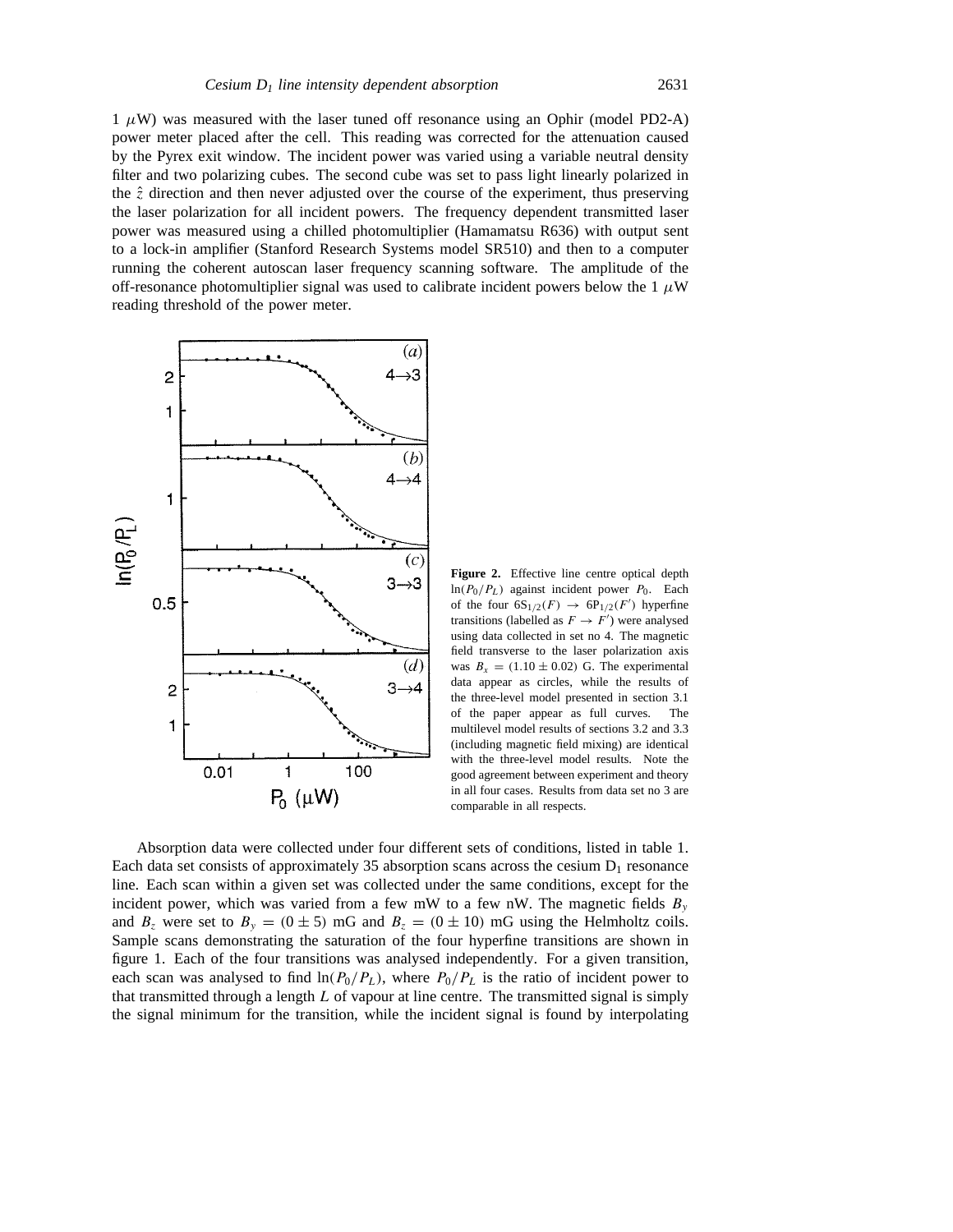the off resonance signals to the frequency of the signal minimum. These data were plotted versus the measured incident laser power  $P_0$  and are shown in figures 2 and 3 for two of the data sets.

**Table 1.** Conditions under which the four experimental data sets were obtained.

| Set no | T<br>$(\pm 0.5^{\circ}C)$ | $D$ (mm)<br>$(\pm 10\%)$ | $B_{r}$<br>(mG) |
|--------|---------------------------|--------------------------|-----------------|
| 1      | 24.0                      | 1.10                     | $0 + 5$         |
| 2      | 24.0                      | 0.55                     | $0 + 5$         |
| 3      | 25.5                      | 0.45                     | $1100 + 20$     |
|        | 25.5                      | 1.30                     | $1100 \pm 20$   |

#### **3. Theoretical results and comparison to experiment**

#### *3.1. Three-level model*

A simple prediction of the intensity dependent absorption can be made by considering either a three-level rate equation or density matrix model. The density matrix approach properly accounts for coherence effects, but does not easily allow incorporation of degenerate magnetic sublevels. However, both the rate equation and density matrix approaches yield the same intensity dependent absorption in cases where each level is considered to be nondegenerate and where only two-levels are coupled by the laser at any given time. Due to the presence of degenerate sublevels in this experiment, we choose to use the rate equation approach for our analysis.

Figure 4 shows the levels and rates considered. Levels  $a$  and  $b$  represent lower and upper state hyperfine levels coupled by a monochromatic laser, while level  $c$  is a trap level coupled radiatively to level  $b$ , but not to level  $a$ . In the absence of collisions, levels  $a$ and  $c$  effectively exchange population via transit relaxation. In cesium,  $a$  and  $c$  are the  $F = 3$  and  $F = 4$  (or  $F = 4$  and  $F = 3$ , depending on which level is coupled by the laser) ground-state hyperfine levels, respectively. For homogeneously broadened transitions, we can write the following steady state rate equations:

$$
\dot{n}_a = B_{ba} I_{r,y} \left( n_b - \frac{g_b}{g_a} n_a \right) - \Gamma_{ac} n_a + \Gamma_{ba} n_b + \Gamma_{ca} n_c = 0 \tag{1}
$$

$$
\dot{n}_b = -B_{ba}I_{r,y}\left(n_b - \frac{g_b}{g_a}n_a\right) - (\Gamma_{ba} + \Gamma_{bc})n_b = 0
$$
\n(2)

$$
\dot{n}_c = \Gamma_{ac} n_a + \Gamma_{bc} n_b - \Gamma_{ca} n_c = 0 \tag{3}
$$

$$
n_a + n_b + n_c = n. \tag{4}
$$

Here, *n* is the total cesium atom density,  $n_i$  and  $n_i$  are the density of the *i*th level and its time rate of change, respectively (note that in steady state  $\dot{n}_i = 0$ ),  $\Gamma_{ij}$  is the population decay rate from level i to level j, and  $g_i$  is the degeneracy of the ith level. Also,  $B_{ba}I_{r,y}$ is the stimulated emission rate, where  $B_{ba}$  is the Einstein coefficient and  $I_{r,y}$  is the laser intensity incident upon position  $(r, y)$  in the cylindrical cell (where  $r \equiv \sqrt{x^2 + z^2}$  is the radial distance from the laser beam axis and  $y$  is the position along the axis). When pumping a homogeneously broadened transition at line centre, the net absorption coefficient  $\alpha_{\text{hom}}$  is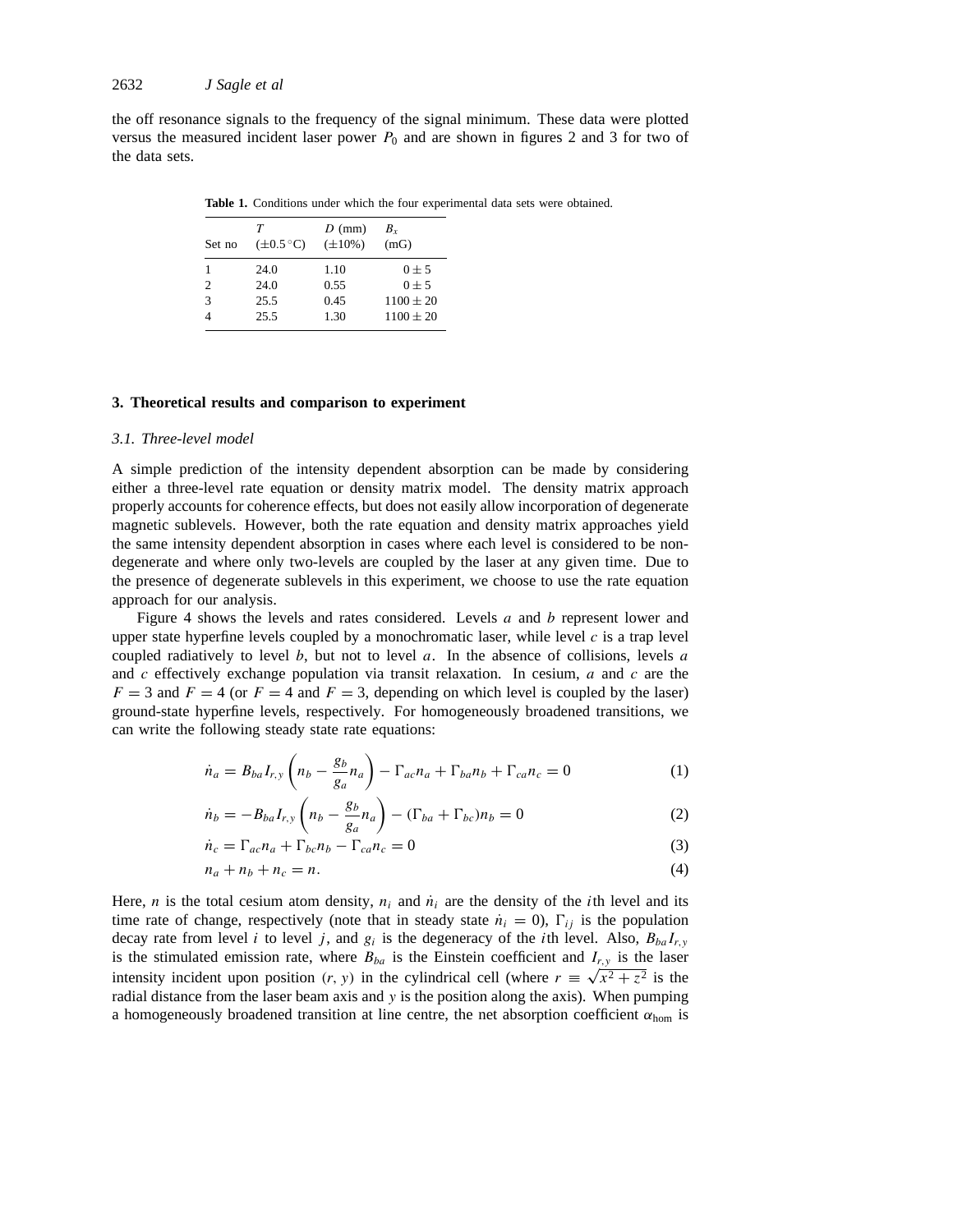

**Figure 3.** Effective line centre optical depth  $ln(P_0/P_L)$  against incident power  $P_0$ . Each of the four  $6S_{1/2}(F) \rightarrow 6P_{1/2}(F')$  hyperfine transitions (labelled as  $F \rightarrow F'$ ) were analysed using data collected in set no 2. The magnetic field transverse to the laser polarization direction was  $B_x = (0 \pm \frac{1}{2})$ 5) mG. The experimental data appear as circles, while the results of the three-level model presented in section 3.1 of the paper appear as full curves. Note the lack of agreement between experiment and theory in some of the cases. Results of the multilevel theory presented in section 3.3 (broken curves) are in good agreement with experiment in all four cases. Results from data set no 1 are comparable in all respects.

defined as

$$
\alpha_{\text{hom}} = \frac{hc}{\lambda} \left( \frac{g_b}{g_a} n_a - n_b \right) B_{ba}
$$
  
= 
$$
\frac{\lambda^2 \Gamma_{ba}}{4\pi \delta} \left( \frac{g_b}{g_a} n_a - n_b \right).
$$
 (5)

Here, h is Planck's constant, c is the speed of light,  $\lambda = 894.6$  nm is the transition wavelength, and  $\delta$  is the homogeneous linewidth (HWHM). By solving the rate equations in steady state and substituting into equation (5), we find

$$
\alpha_{\text{hom}} = \frac{\alpha_0'}{1 + I_{r,y}/I_{\text{sat}}} \tag{6}
$$

where  $\alpha_0'$  is a constant obtained by setting  $n_a = (n g_a/(g_a + g_c))$  and  $n_b = 0$  in equation (5) and

$$
I_{\rm sat} = \frac{4\pi hc\delta\Gamma_b\Gamma_t}{\lambda^3 \Gamma_{ba}[\Gamma_t + (g_b/g_a)(\Gamma_{ca} + \Gamma_{bc})]}.
$$
\n(7)

Here, the total transit relaxation rate is defined as  $\Gamma_t = \Gamma_{ca} + \Gamma_{ac}$  and the fluorescence decay rate of level b (assumed to be much larger than the transit relaxation rate of the excited state) is defined as  $\Gamma_b = \Gamma_{ba} + \Gamma_{bc}$ . Neglecting collisional broadening and quenching,  $\delta = \Gamma_b/2$  and  $\Gamma_b = 2.86 \times 10^7 \text{ s}^{-1}$  [7]. The rates  $\Gamma_{ba}$  and  $\Gamma_{bc}$  are calculated by summing and reducing magnetic sublevel transition matrix elements [8].

The transit relaxation rates are found by assuming that, under our experimental conditions, the cesium atoms do not interact with one another or with impurity atoms. Hence, the average atom passes through the laser beam in a straight line path without colliding with any other atoms. The transit relaxation rate is defined as  $\Gamma_t = \bar{v}/\bar{d}$ , where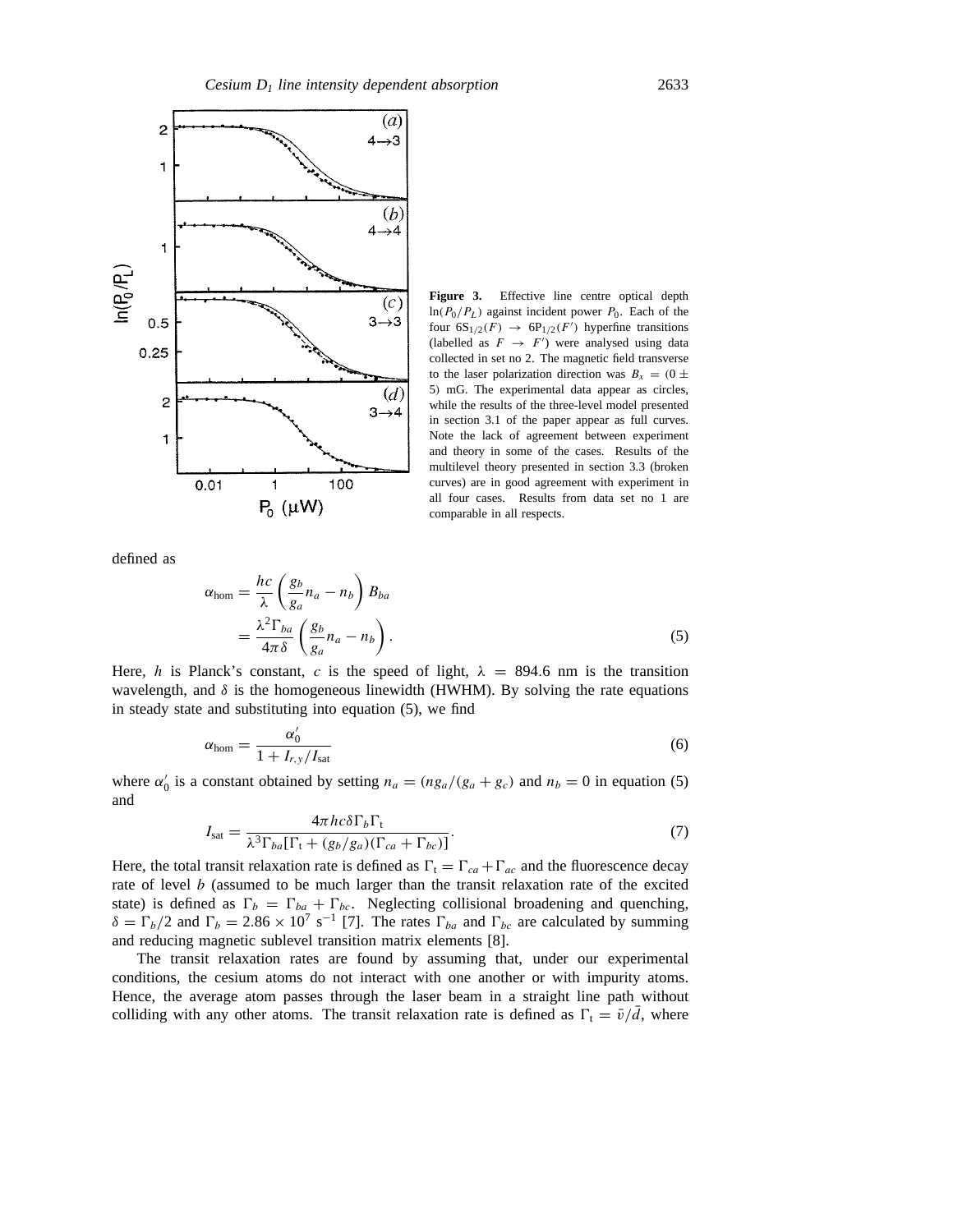

**Figure 4.** Population changing processes among the low lying cesium energy levels. Levels a and  $b$  represent the lower- and upper-state hyperfine levels coupled by a monochromatic laser, while level  $c$  is the remaining uncoupled ground-state hyperfine level for this excitation scheme.  $\Gamma_{ij} n_i$  is the number of atoms (per cm<sup>3</sup>) moving from level i to level j per unit time and  $B_{ba}I_{r,y}((g_b/g_a)n_a - n_b)$  is the net number of atoms (per cm<sup>3</sup>) pumped from level a to level b per unit time (absorption minus stimulated emission).

 $\bar{v}$  is the average atomic speed in two dimenions and  $\bar{d}$  is the average path length across the beam cross section. Assuming a two-dimensional Boltzmann distribution of velocities and a circular beam cross section (of diameter D), we find  $\bar{v} = \sqrt{\pi kT/2m}$  and  $\bar{d} = \pi D/4$  so that

$$
\Gamma_{\rm t} = \frac{\sqrt{8kT/\pi m}}{D} = 1.13 \frac{v_{\rm rms}}{D} \tag{8}
$$

where *m* is the cesium atomic mass, k is the Boltzmann constant, and  $v_{\text{rms}} = \sqrt{2kT/m}$  is the two-dimensional root-mean-squared velocity. The derivation of equation (8) and discussion of the transit relaxation problem can be found in section 4.2. We also assume that atoms entering the beam are in a statistical mixture of the two ground-state hyperfine levels since, in this collision free model, such an atom last interacted with the cell walls. Hence, when an atom leaves the beam, this statistical population determines the probability that it is replaced by an atom in the other hyperfine level (a transit relaxation decay) or whether it is replaced by an atom in the same hyperfine level (no transit relaxation). Using this, the transit relaxation rates are

$$
\Gamma_{ca} = \frac{g_c}{g_a + g_c} \Gamma_t \qquad \Gamma_{ac} = \frac{g_a}{g_a + g_c} \Gamma_t.
$$
\n(9)

Since the observed absorption lines are Doppler broadened, the effect of Doppler broadening on the theoretical absorption coefficient  $\alpha_{\text{hom}}$  must be included in this model. A set of velocity dependent rate equations (similar to those in equations  $(1)$ – $(3)$ ) must be used to study the saturation of inhomogeneously (Doppler) broadened transitions [3, 4]. Under these conditions, the absorption coefficient becomes

$$
\alpha_{\rm Dop} = \frac{\alpha_0}{\sqrt{1 + I_{r,y}/I_{\rm sat}}} \tag{10}
$$

with [9]

$$
\alpha_0 = \sqrt{\frac{m}{128\pi^3 kT}} \lambda^3 \Gamma_{ba} \frac{g_b}{g_a + g_c} n. \tag{11}
$$

Note that equations (10) and (11) are based upon an analysis that treats independently each velocity class within the Doppler broadened transition. At our vapour density, velocitychanging collisions, resonance exchange collisions, and radiation trapping are all sufficiently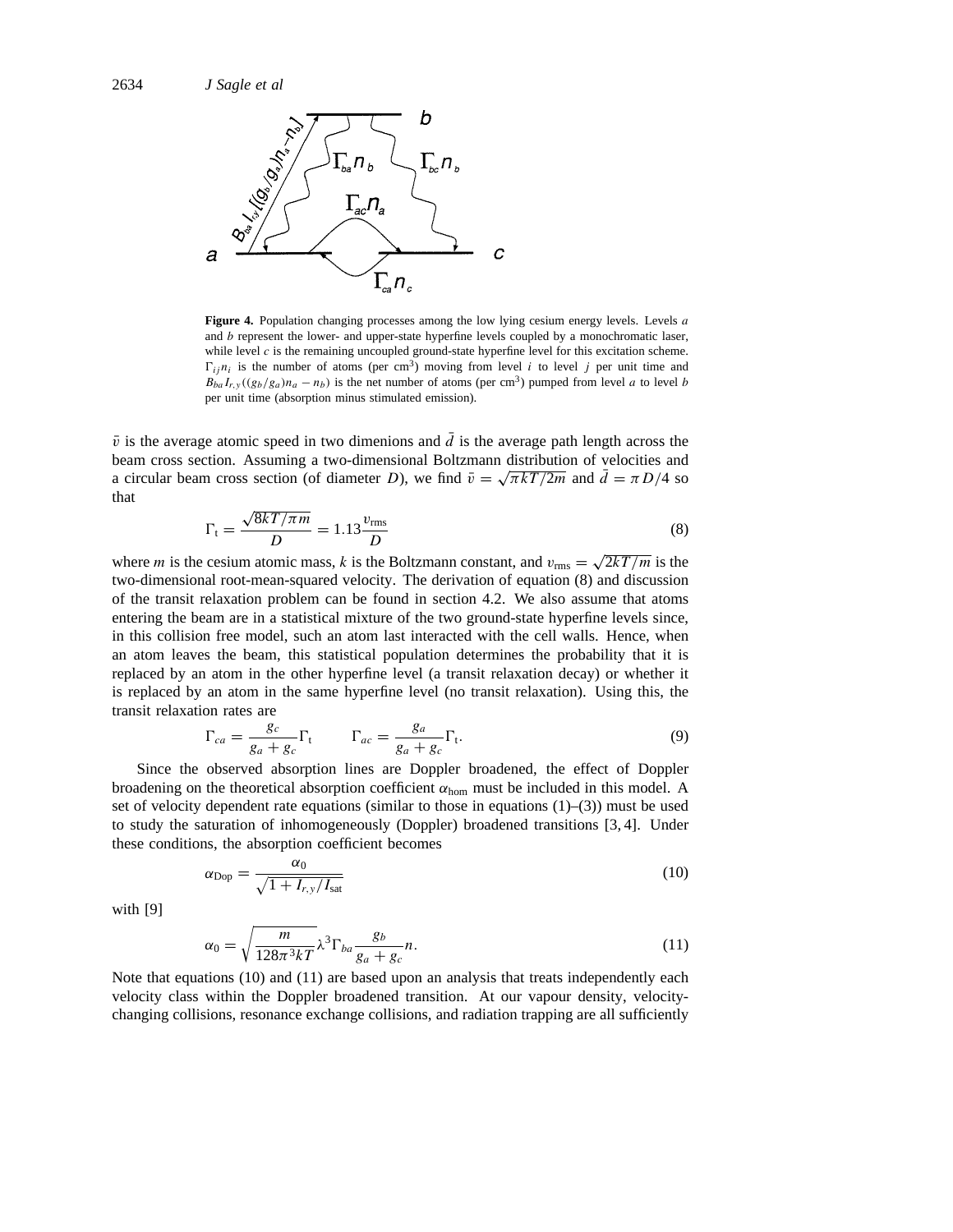infrequent that mixing among velocity classes within a single level can be considered negligible [10]. However, even at  $T = 60-70$ °C, these effects become important.

The experiment discussed in section 2 measured the power of a Gaussian beam incident on the cesium cell,  $P_0$ , and the power of this same beam after transmission through a length  $L$  of cesium vapour,  $P_L$ . The ratio of transmitted to incident intensity due to a vapour slab of thickness  $\Delta y$ , given by

$$
\frac{I_{r,y+\Delta y}}{I_{r,y}} = e^{-\alpha_{\text{Dop}}\Delta y} \tag{12}
$$

is intensity dependent due to the nonlinear absorption coefficient  $\alpha_{\text{Dop}}$ . Since this intensity varies with both radius  $r$  (due to the Gaussian shape of the incident laser beam) and  $y$ (due to the attenuation of the beam power over the length of the cell), we must numerically calculate the transmitted power  $P_L$ . To do this, we divide the vapour into rings of radius r and thickness  $\Delta r$ . These rings have an incident intensity

$$
I_{r,0} = I_{0,0} e^{-4\ln 2(r/D)^2}
$$
 (13)

where

$$
I_{0,0} = \frac{4\ln 2}{\pi D^2} P_0.
$$
\n(14)

Then, this intensity is stepped through the vapour from  $y = 0$  to  $y = L$  (in 200 steps) using equation (12), thus yielding the transmitted intensity of this ring  $I_{r,L}$ . This process is repeated for rings (of thickness  $\Delta r = D/100$ ) ranging from  $r = 0$  to  $r = 2D$ , which are then summed using

$$
P_L = 2\pi \int_0^\infty I_{r,L} r \, dr \approx 2\pi \sum_{j=1}^{200} (I_{j\Delta r,L}) j (\Delta r)^2 \tag{15}
$$

to find the output power. The ratio  $\ln(P_0/P_L)$  is calculated for many values of  $P_0$  and then plotted as the full curves in figures 2 and 3. These plots are generated using no adjustable or fitted parameters (other than a slight adjustment of the total cesium density  $n$ , which is discussed in section 4.1). Note that this model agrees well with the data in all cases in figure 2, where  $B_x = 1.1$  G, but that it is in poor agreement with the data for three of the four transitions in figure 3, where  $B_x = 0$  G.

## *3.2. Multilevel model*

The three-level model presented above is based upon a simple rate equation model which provides useful, and, in some cases, accurate predictions for the intensity dependent absorption of the  $D_1$  line of cesium. However, it represents an oversimplification of the actual cesium atom. Hence, we also present a multilevel model which treats the  $2F + 1$ distinct magnetic sublevels of each hyperfine level. As a result, neglected effects such as magnetic field mixing and population alignment are included.

Figure 5 shows the 32 magnetic sublevels that constitute the  $6S_{1/2}$  and  $6P_{1/2}$  states of cesium. Within each hyperfine level, the sublevels are considered to be distinct but degenerate in energy. A multilevel rate equation model, similar to the three-level model of the preceeding section, is used. The multilevel model includes several effects that are not present in the three-level model. From equation (5), one can see that the pumping rate is proportional to the spontaneous emission rate between the two sublevels coupled by the laser. Since this pumping rate is different for each pair of coupled sublevels, a population alignment is generated across the sublevels of each hyperfine level. In addition, some sublevels of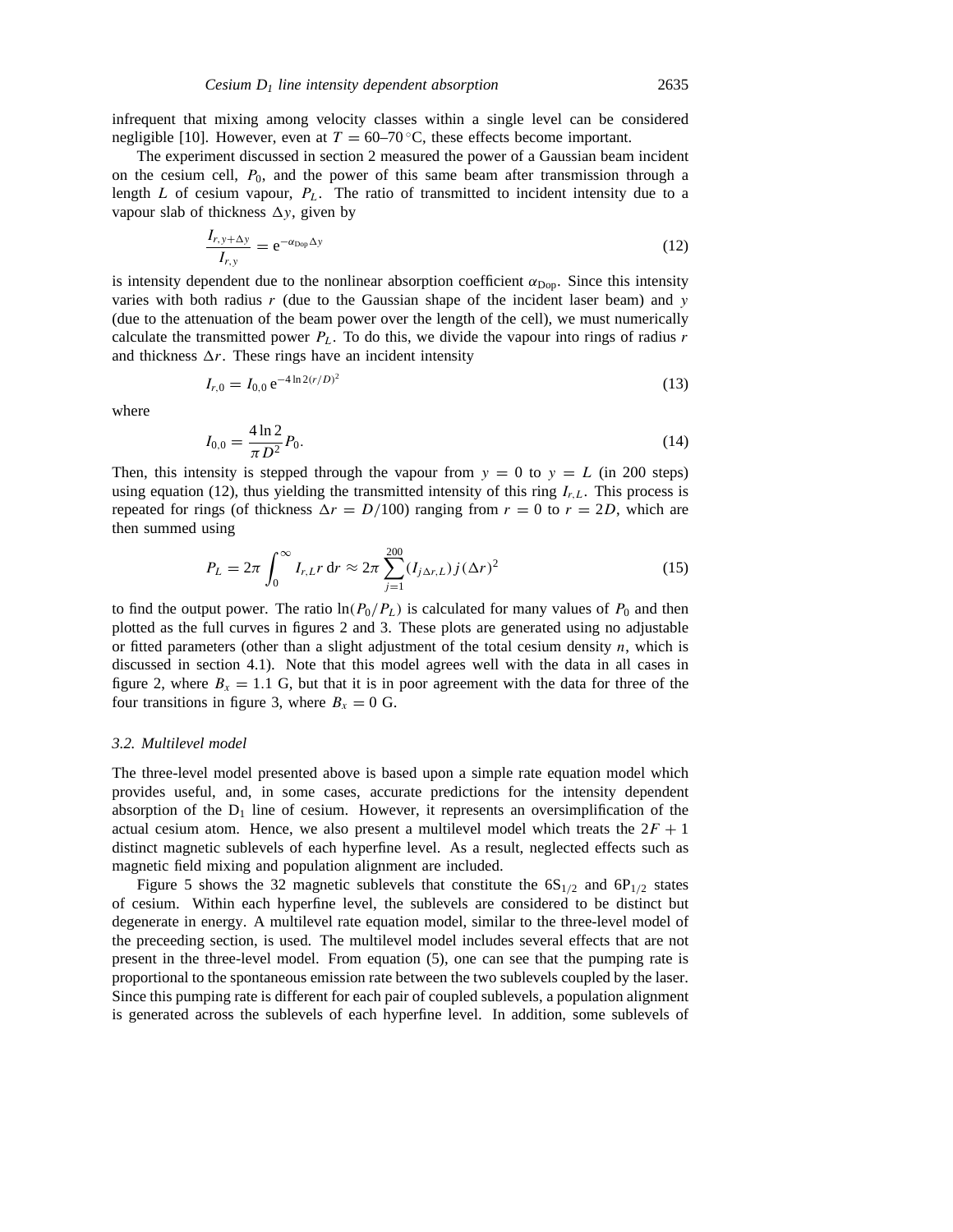level a are not coupled by the linearly polarized laser and therefore can trap population just like the sublevels of state  $c$ . This trapping further augments the population alignment within this state. These population aligning and trapping effects are offset somewhat by the population redistributing effects of transit relaxation. In this multilevel model, the transit relaxation rate is  $\Gamma_t/16$  between each pair of sublevels within the  $6S_{1/2}$  ( $F = 3, 4$ ) states. Sublevel pumping and fluorescence decay rates are calculated using sublevel transition matrix elements from [8].



**Figure 5.** Magnetic sublevel and hyperfine structure of the cesium  $6S_{1/2}$  and  $6P_{1/2}$  states. Also shown are the sublevels coupled by a linearly polarized laser tuned to the  $6S_{1/2}(F = 4) \rightarrow$  $6P_{1/2}(F' = 3)$  transition.

As in the three-level model, we set up a system of rate equations. However, there are now 23 or 25 coupled equations (depending on which pair of hyperfine levels are coupled by the laser). The coefficients of these equations were entered in numerical form (with the exception of incident intensity  $I_{r,y}$ , which was left as an unknown) into a matrix representing the coupled equations. This matrix then was diagonalized using Maple V. Steady state solutions for the populations of all sublevels were found by the Maple program in terms of  $I_{r,y}$ . Since all of the sublevel couplings within a transition occur simultaneously, an overall absorption coefficient is defined by summing up the individual sublevel absorption coefficients. Using equation (5), the total absorption coefficient is

$$
\alpha_{\text{hom}} = \frac{\lambda^2}{4\pi\delta} \sum_{m_F=-F_{\leq}}^{F_{\leq}} \Gamma_{ba,m_F} (n_{a,m_F} - n_{b,m_F})
$$
(16)

where  $F_{\leq}$  is the lesser of  $F_a$  and  $F_b$ ,  $\Gamma_{ba, m_F}$  is the fluorescence decay rate between the two sublevels coupled by the laser, and  $n_{i,m_F}$  is the density of the sublevel  $m_F$  in state i. By proceeding analogously to the three-level model presented previously, the Doppler broadened line centre absorption coefficient is defined to be

$$
\alpha_{\rm Dop} \equiv \alpha_0 \sqrt{\frac{\alpha_{\rm hom}}{\alpha_0'}}.\tag{17}
$$

As before, the Gaussian transverse spatial profile of the laser beam and beam attenuation over the length of the cesium cell are included in this multilevel model using equations (12)– (15). Calculated values of this mutilevel  $\ln(P_0/P_L)$  are plotted as the broken curves against  $P_0$  in figure 3. As before, these plots are generated using no adjustable parameters other than a slight adjustment of the total cesium number density  $n$ . Note the improved and excellent agreement with the data in all cases in figure 3.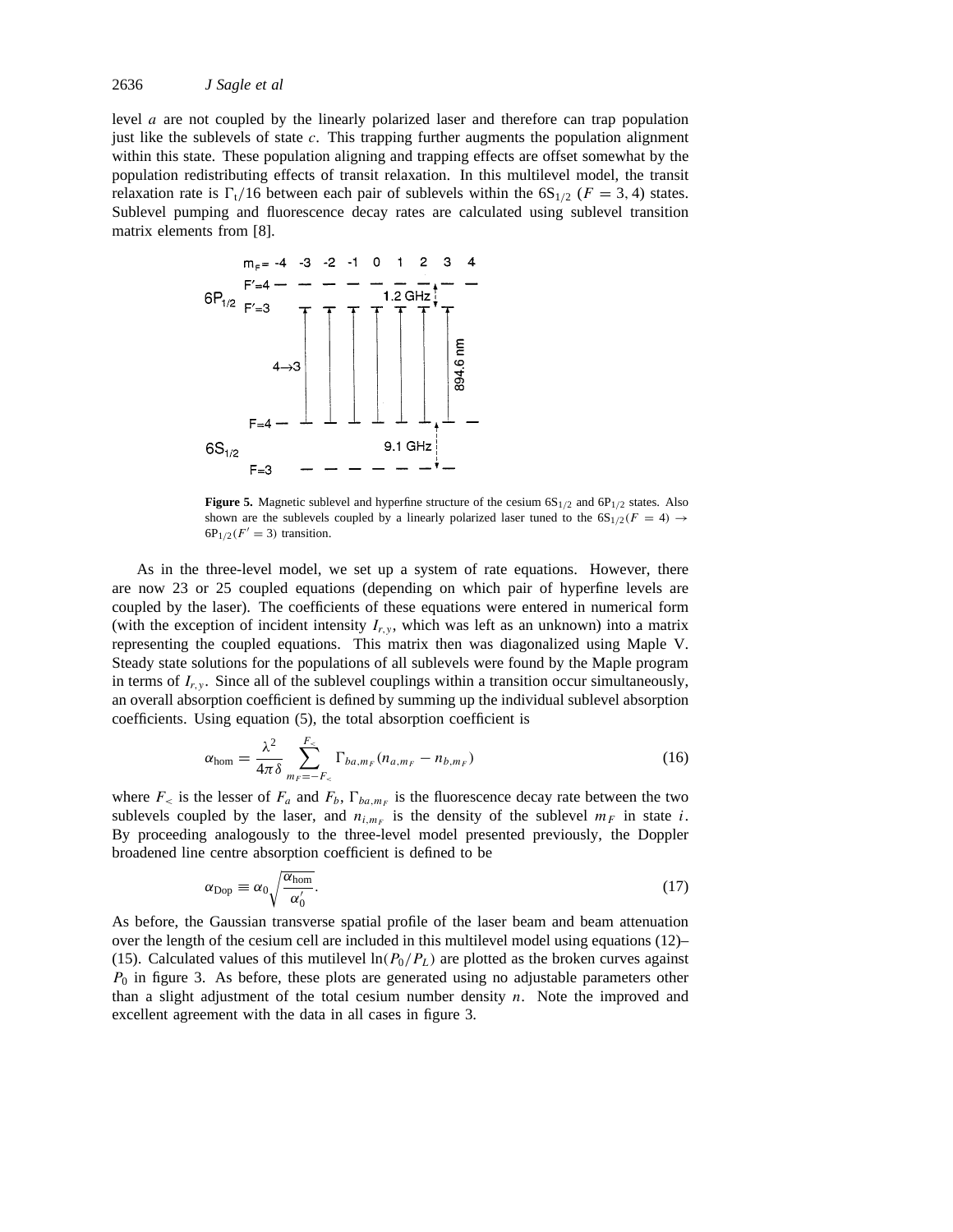It is important to note the physical source of the differences between the three-level and multilevel models. The primary failing of the three-level model is its inability to account properly for population trapped in state  $a$  sublevels. Hence, it overestimates the value of  $ln(P_0/P_L)$ . The  $F = 3 \rightarrow F' = 4$  excitation (figure 3(*d*)) has no such additional trap levels, so the three-level and multilevel model predictions are practically identical. The  $4 \rightarrow 4$ (figure 3(*b*)) and  $3 \rightarrow 3$  (figure 3(*c*)) excitations each have one unpumped state *a* sublevel (the  $m_F = 0$  sublevel), leading to a discrepency between the two theories. The  $4 \rightarrow 3$ (figure 3(*a*)) excitation has two additional state *a* trap levels ( $F = 4$ ,  $m_F = \pm 4$ ), which produces even a larger difference between the three-level and multilevel model results.

#### *3.3. Magnetic field effects*

The multilevel model is used to predict the intensity dependent absorption for the data taken with a nonzero transverse magnetic field as well. To do this, the effects of magnetic field mixing must be included in the multilevel rate equation matrices. The magnetic field, applied perpendicular to both the laser propagation and polarization directions, causes a precession of the axis of atomic polarization  $\hat{z}$  about the direction of the applied field  $\hat{x}$ . This magnetic field induced depolarization is known as the Hanle effect [11] when detected by observing the polarization of spontaneously emitted fluorescence. In the  $\hat{z}$  basis, the population of a magnetic sublevel is redistributed among all of the magnetic sublevels within the hyperfine level by the transverse magnetic field  $B_x$ . Like transit relaxation, this population mixing within a hyperfine structure level offsets somewhat the population aligning and trapping effects discussed previously. However, at these low magnetic fields, it does not affect the overall rate of population transfer between ground-state hyperfine levels represented by  $\Gamma_t$ . If the magnetic mixing rate is large enough, it can effectively eliminate population alignment and trapping in state  $a$  sublevels. Hence, the atom should behave like a three-level atom. This observation suggests that the transverse magnetic field applied in data sets no 3 and no 4 was large enough to create a vapour effectively composed of three-level atoms.

For the cesium  $6S_{1/2}$  and  $6P_{1/2}$  states (or any state where  $J = 1/2$ ), the rate of precession of the laser polarization axis (or Larmor angular frequency) is given by [11]

$$
\omega_L = \frac{g_J \mu_B B_x}{\hbar (2I + 1)}\tag{18}
$$

where  $g_J$  is the Landé g-factor,  $\mu_B$  is the Bohr magneton, and  $I = 7/2$  is the nuclear spin quantum number for cesium. Based on this precession rate, we have set the rate of decay of population between a pair of magnetic sublevels due to magnetic mixing to be

$$
\Gamma_{\rm m} = \frac{g_J \mu_{\rm B} B_x}{\hbar}.\tag{19}
$$

This rate was inserted into the multilevel rate equation matrices.

If this magnetic mixing rate is going to generate effective three-level atoms, then it must be comparable to or larger than the fluorescence decay rates that generate the population alignment. These fluorescence rates are some fraction (as low as 1/48th) of the total  $6P_{1/2} \rightarrow 6S_{1/2}$  transition fluorescence decay rate  $\Gamma_b = 2.86 \times 10^7 \text{ s}^{-1}$ . Using  $B_x = 1.1 \text{ G}$ , we find  $\Gamma_{\rm m} = 1.93 \times 10^7 \text{ s}^{-1}$ . This rate appears to be large enough to sufficiently mix the population. By solving the multilevel rate equation matrices and plotting  $\ln(P_0/P_L)$ versus  $P_0$ , we generate results almost identical to those found by solving the three-level rate equations.

Also, the matrices were solved using a magnetic mixing rate of  $\Gamma_m = 8.8 \times 10^4 \text{ s}^{-1}$ . This corresponds to a transverse magnetic field of 5 mG, the maximum allowed at the cell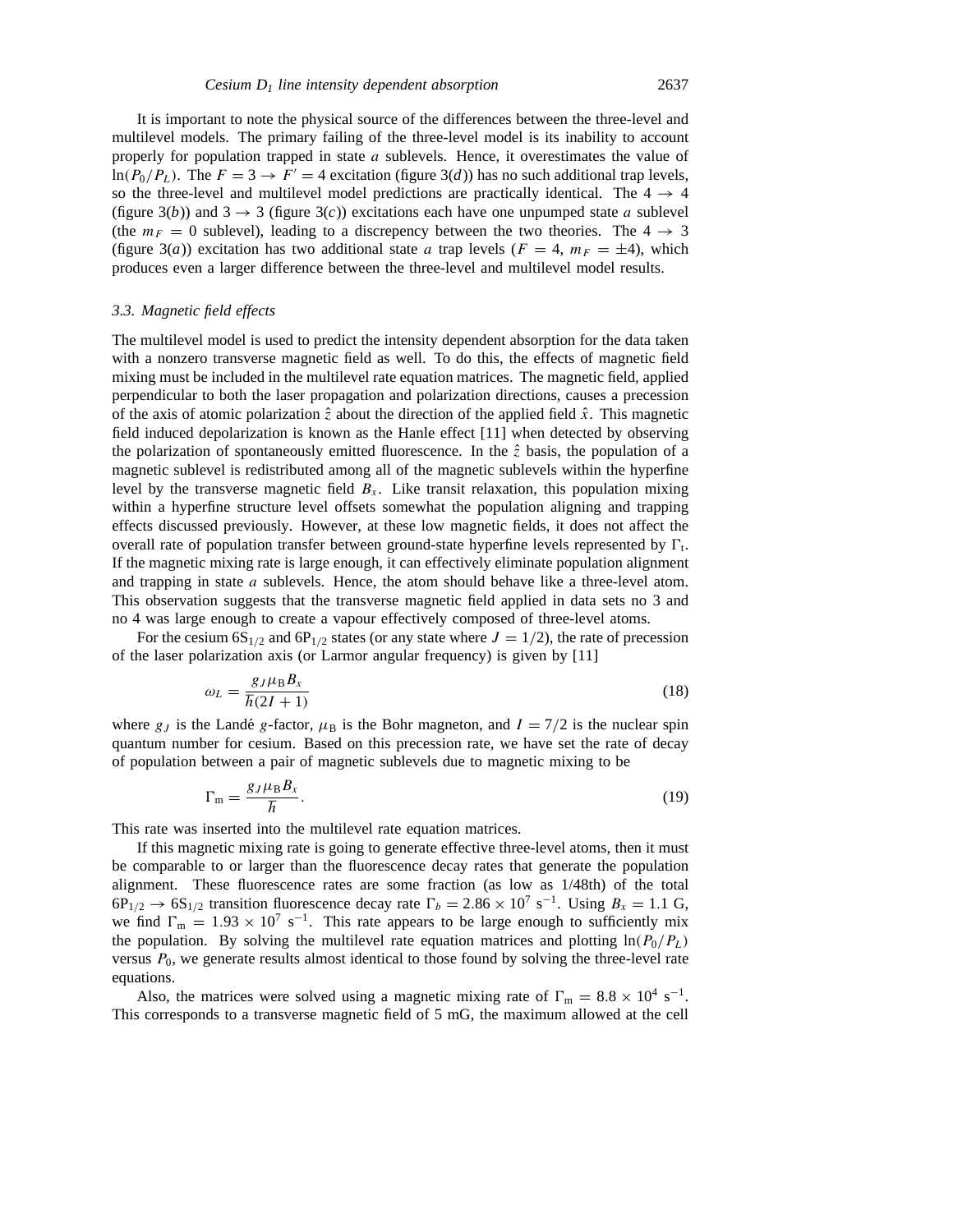position by the experimental uncertainties in the zero field cases. To have a negligible effect upon the zero field results, this mixing rate should be much smaller than the transit relaxation rate, which was always greater than  $\Gamma_t = 1.67 \times 10^5 \text{ s}^{-1}$  under our experimental conditions. As expected, this small magnetic mixing rate had no significant effect on the theoretical results obtained previously with no magnetic field.

#### **4. Discussion**

#### *4.1. Assumptions and approximations*

A sizable number of assumptions and approximations have been made in the theoretical analysis given above. Here, we will attempt to explain and justify them.

The cesium number density n is required for the calculation of  $\alpha_0$  in equation (11). This density is easily calculated using the cell temperature and the Nesmayanov vapour pressure formula [12]. However, due to the inaccuracy of our temperature measurement  $(\pm 0.5^{\circ}C)$ and of vapour pressure formulae in general, we expect a statistical and possibly a systematic uncertainty in our determination of the cesium number density (and hence  $\alpha_0$ ) of up to 5%. As expected, such a variation of  $\alpha_0$  was observed from experiment to experiment. A more accurate way of obtaining n is to use the low incident power data to find  $\alpha_0$ . The first five to eight data points were used from each of the four  $\ln(P_0/P_L)$  against  $P_0$  plots (see figures 2 and 3) to determine an experimental value for  $\alpha_0$ . Using other known constants in equation  $(11)$  allows us to calculate *n* for each point. Averaging these densities provides an accurate value of  $n$  necessary for the models.

In our models, we assumed that the effective radiative rate of the excited state was equal to the natural radiative rate, that the homogeneous linewidth was due to natural broadening only, and that the cesium atoms passed through the laser beam without interacting with any other particles. If the density of cesium atoms in the cell is too high, these approximations break down. Our measurements of  $\alpha_0$  (and the Nesmayanov vapour pressure formula) show that the cesium number density was  $n \approx 4 \times 10^{10}$  cm<sup>-3</sup> at our experimental temperatures. This density is too small for radiation trapping to be significant  $( $3.5\%$  effect$ [10, 13]). Also, self-broadening does not significantly affect the homogeneous linewidth of the transition at this density [14]. In addition, long-range resonance exchange collisions with other cesium atoms limit the cesium atomic mean free path to several centimetres [10], but this is still much larger than the largest beam FWHM used in this experiment.

It is also known that the cesium vacuum cell used in this experiment has a background of impurity gases with density  $n_{\text{im}} \leq 10^{14}$  [15]. However, this should not affect the approximations listed above. Using this impurity gas density and a typical upper limit to the quenching rate coefficient [16], we find that the quenching rate of cesium  $6P_{1/2}$  atoms is negligible compared to that state's radiative rate. In addition, impurity gas broadening  $(\Gamma = kn_{\text{im}}$  with a typical  $k \approx 5 \times 10^{-9}$  cm<sup>3</sup> s<sup>-1</sup>) does not significantly influence the homogeneous linewidth compared to the natural width. Finally, the velocity-changing collision (VCC) rate between impurity gas molecules and cesium atoms may limit the cesium mean free path to as little as a centimetre using typical VCC rate coefficients [17]. We assume that the last interaction of a cesium atom entering the laser beam was with the cell walls, and therefore that these atoms are in a statistical ratio of ground-state hyperfine levels. Since the cell diameter is 2.1 cm, this assumption may not be strictly valid, but it is still a reasonable approximation.

It is well known that the temporal relaxation of excess population in state  $i$  due to transit relaxation does not have the general form  $n_i(t) - n_i^{\text{eq}} = [n_i(0) - n_i^{\text{eq}}] e^{-\Gamma_{ij}t}$ . In other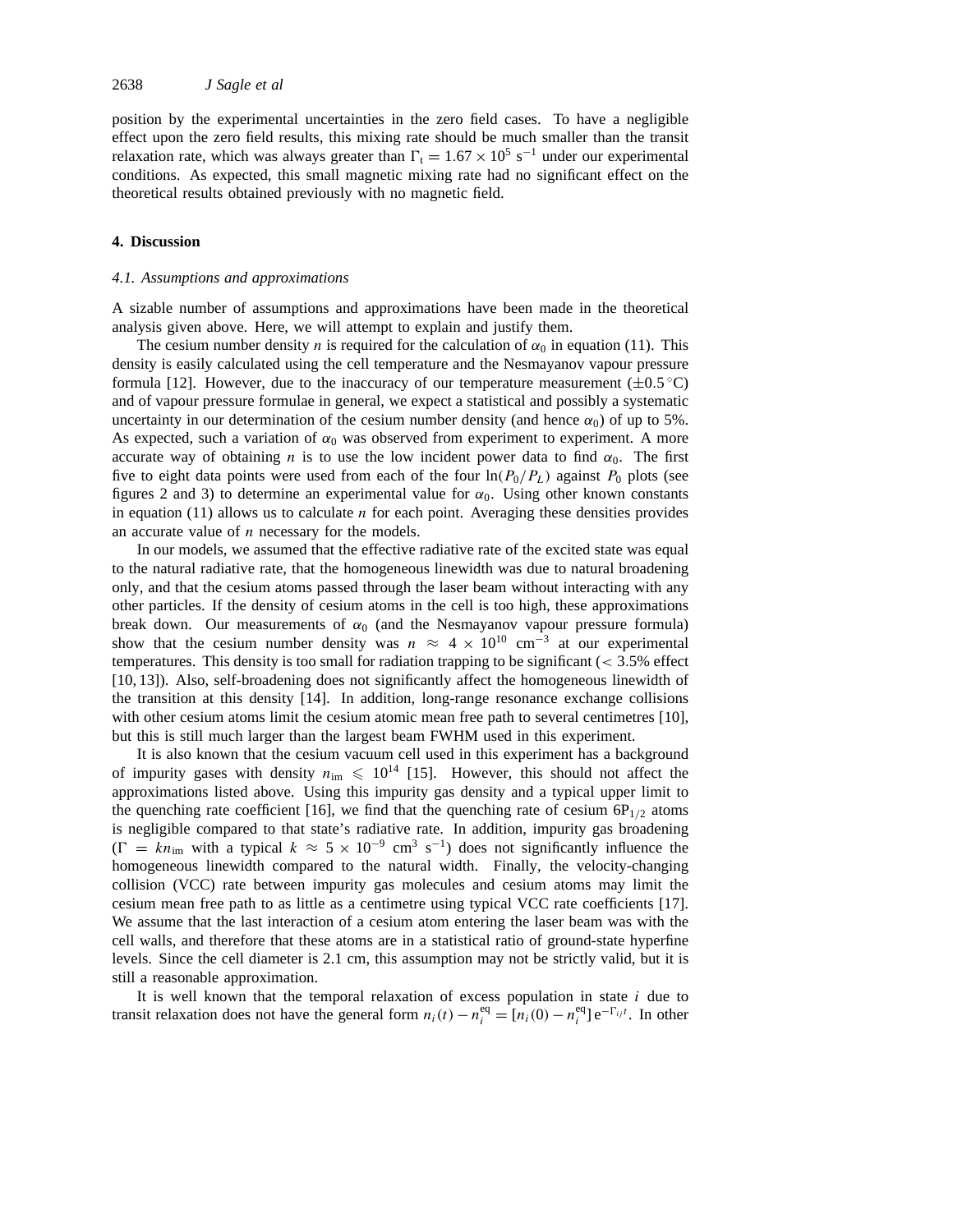words, it is not entirely correct to describe transit relaxation by using a term  $\Gamma_{ij}n_i$  in a rate equation model. The actual transit relaxation, shown in figure 6, cannot be represented by a simple exponential rate. Hence, the choice of an effective rate coefficient  $\Gamma_t$  (here set equal to the reciprocal of the average time of flight of an atom through the laser beam cross section) is somewhat arbitrary. Our value for the transit relaxation rate coefficient is compared to similar coefficients used by other researchers in the following subsection.



**Figure 6.** Transit relaxation. Given that a cesium atom enters the laser beam at time  $t = 0$ , the thick full curve shows the probability  $P(t)$  of the atom still being within the beam at a later time t. This curve was found by averaging over all possible velocities (as given by a twodimensional Boltzmann distribution of velocities) and trajectories across a circle to find atomic flight times through the beam profile. The units of time are  $D/v_{\text{rms}}$ , where D is the FWHM of the Gaussian beam and  $v_{\rm rms}$  is the two-dimensional root-mean-squared atomic velocity. The other lines are plots of  $P(t) = e^{-\Gamma_t t}$ , where  $\Gamma_t$  is the effective transit relaxation rate. These effective rates are discussed in the text (section 4.2) and listed in the insert. The rate  $\Gamma_t$  is simply the numerical coefficient listed, times  $v_{\rm rms}/D$ .

Another approximation made concerning transit relaxation involves the general idea of an atom passing through an interaction region of circular cross section with diameter D. We assume that the atom interacts with the laser within a circular area of diameter D and does not interact beyond this circle. Since the laser beam spatial profile is Gaussian, the choice of D equal to the Gaussian FWHM is somewhat arbitrary. In addition, attenuation of the low-intensity spatial wings is much more severe than attenuation of the highly saturated beam centre. Thus, the beam shape is distorted and the beam diameter effectively decreases with depth into the vapour. Here, we calculate the transit relaxation rate using the incident beam FWHM, D. However, the good agreement between the model and the experimental data appears to justify this approximation.

Our models have neglected the sublevel splitting produced by the magnetic field. The splitting (in angular frequency units) of adjacent ground-state magnetic sublevels (i.e.  $\Delta m_F = \pm 1$ ) in the  $\hat{x}$  basis due to the magnetic field  $B_x = 1.1$  G is given by the Larmor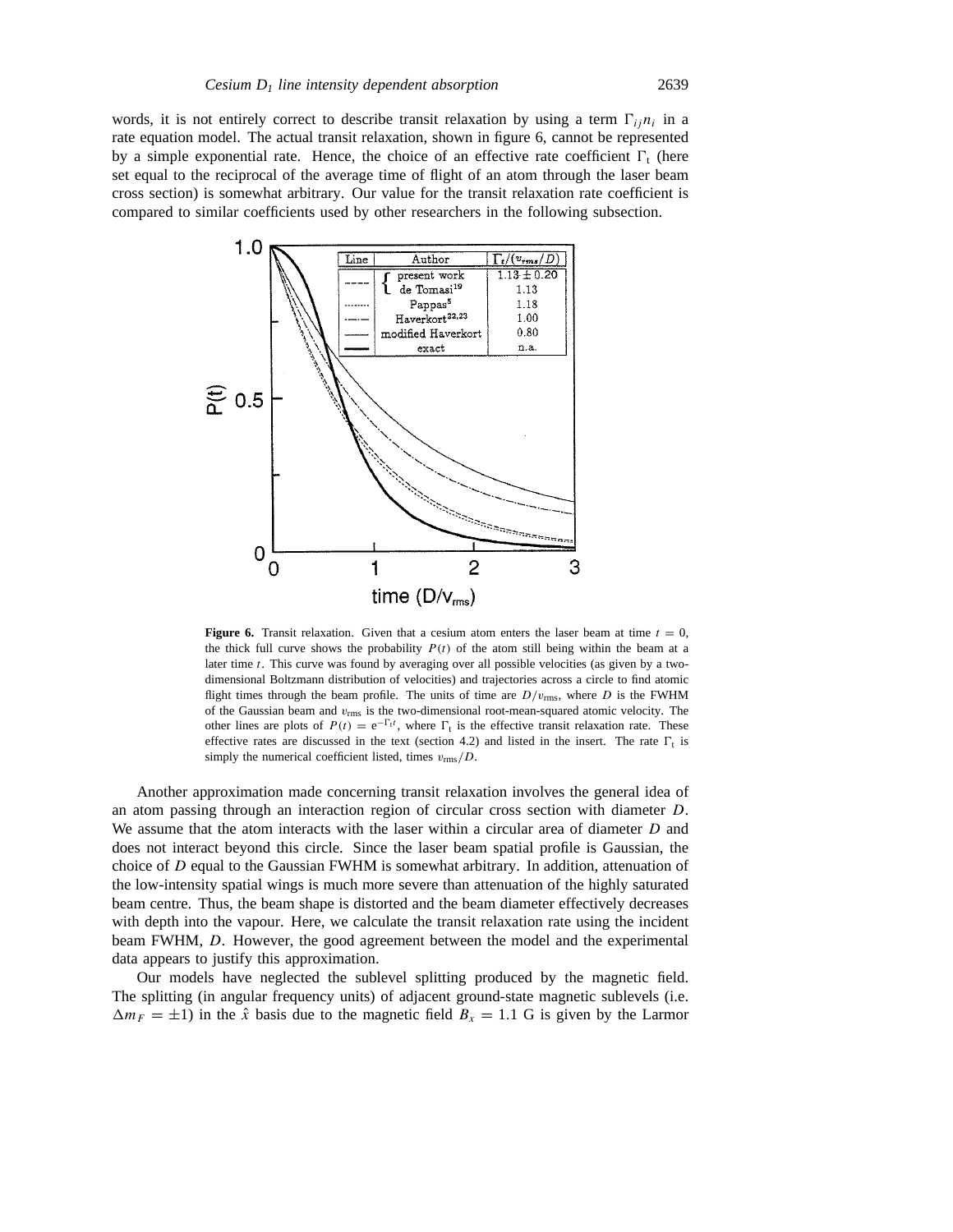frequency  $\omega_L$  defined by equation (18). This splitting is much less than the homogeneous width  $\delta$  of each sublevel transition. Hence, the assumption that the sublevels within a particular hyperfine state are degenerate, which is implicit in the multilevel model, is a good one.

As with transit relaxation, the temporal decay of population from sublevel  $i$  due to magnetic mixing is non-exponential. However, we again approximate it as such to incorporate it easily into the rate equation model. The magnetic mixing of population among the  $m_F$  sublevels (defined in reference to the z axis) is a result of the precession of the atomic polarization axis around the x axis. The temporal redistribution of population is found by using rotation matrix elements [18] to project the rotated axis of polarization onto the z axis. After a time  $1/\Gamma_m$ , we observed (via numerical simulation) that population oscillates among the sublevels within each hyperfine level at frequencies  $\omega = \omega_L, 2\omega_L, \ldots, 2F\omega_L$ . Hence, it seems reasonable to set a magnetic mixing rate of decay of population out of a particular sublevel as  $\Gamma_m = \omega_L(2I + 1) = g_J \mu_B B_x / \hbar$ . Unfortunantly, this experiment cannot determine the quality of this approximation because our data were obtained in the limits of no mixing ( $B = 0$  G) and complete mixing ( $B = 1.1$  G).

### *4.2. Effective transit relaxation rate coefficients*

The quality of the agreement between the modelled curves and experimental data points in figures 2 and 3 allows us to place limits on the value of the effective transit relaxation rate coefficient. We are able to do this because all other rates in the model depend on well known or accurately measured physical quantities. Hence, the quality of the model reflects the quality of the combination of approximations used to describe transit relaxation. By varying the effective transit relaxation rate coefficient  $\Gamma_t$  in the model, and comparing the generated curves with the data, we estimate the uncertainty in this calculated rate to be  $±18%$ .

The value used here for the effective transit relaxation rate coefficient was defined by  $\Gamma_t = \bar{v}/\bar{d}$ . Here, the average speed  $\bar{v}$  is

$$
\bar{v} = \int_0^\infty v P(v) \, \mathrm{d}^2 v = \sqrt{\frac{\pi k T}{2m}} \tag{20}
$$

where  $d^2v = 2\pi v dv$  and

$$
P(v) = \frac{e^{-(v/v_{\rm rms})^2}}{\pi v_{\rm rms}^2}
$$
 (21)

is the normalized two-dimensional Boltzmann distribution. The average distance  $\bar{d}$  is found by averaging all possible paths through a circle representing the laser beam cross section. For simplicity, we consider only atoms travelling parallel to the  $z$  axis. Hence,

$$
\bar{d} = \frac{2}{D} \int_{-D/2}^{D/2} dx \sqrt{(D/2)^2 - x^2} = \frac{\pi}{4} D.
$$
 (22)

Using equations (20) and (22) and the uncertainty quoted above, the effective transit relaxation rate coefficient becomes

$$
\Gamma_{t} = (1.13 \pm 0.20) \frac{v_{\rm rms}}{D}.
$$
\n(23)

This value can be compared to the results obtained by other researchers using different approaches to this problem.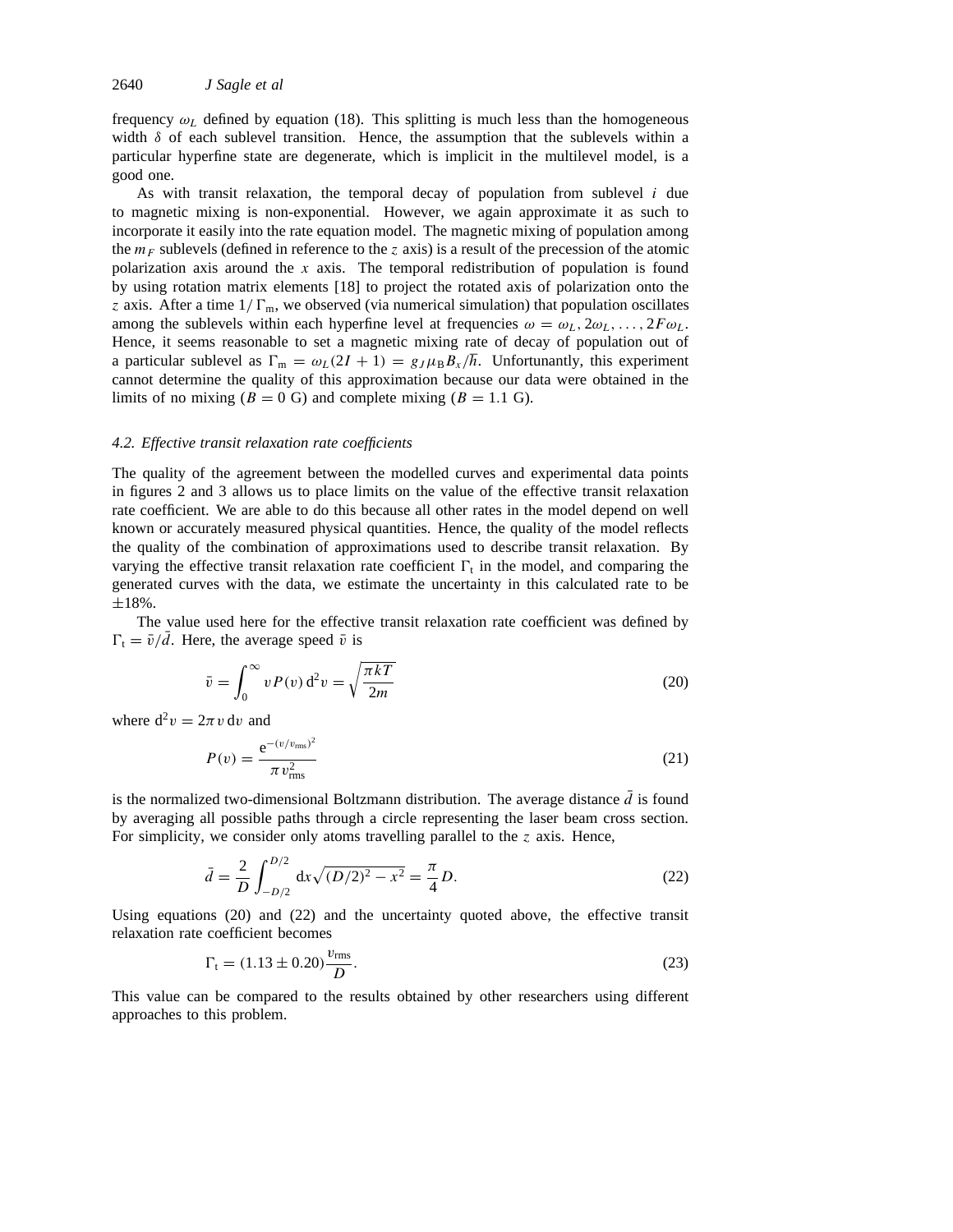One approach to this problem was formulated by de Tomasi [19], but has not been published. He considered a homogeneous distribution of  $n$  atoms located at random positions  $(r, \theta)$  and moving in random directions  $\theta'$  within a circular beam cross section of radius R. The transit relaxation rate was found by considering the number of atoms leaving this circle  $(\Delta n)$  in a short time  $(\Delta t)$ . Hence,

$$
\Delta n = n \int_0^{2\pi} \int_0^R \frac{r \, dr \, d\theta}{\pi R^2} \int_0^{2\pi} d\theta' \int_{r'/\Delta t}^\infty P(v) v \, dv \tag{24}
$$

where

$$
r' = r\cos\theta' + \sqrt{R^2 - (r\sin\theta')^2}
$$
\n(25)

is the distance from an atom's position  $(r, \theta)$  to the edge of the circle in the direction  $\theta'$ . Equation (24) was integrated numerically to find  $\Delta n$ . The rate coefficient is defined by

$$
\Gamma_{\rm t} = \frac{\mathrm{d}n/\mathrm{d}t}{n} = \frac{1}{n} \lim_{\Delta t \to 0} \frac{\Delta n}{\Delta t} = 1.13 \frac{v_{\rm rms}}{D} \tag{26}
$$

where the last step is found by taking the limit  $\Delta t \rightarrow 0$  of the numerical results. De Tomasi's result is identical to that obtained in the present work.

Pappas *et al* [5] use a rate coefficient of  $\Gamma_t = \sqrt{2}v_{\text{rms}}/D_{1/e} = 1.18v_{\text{rms}}/D$  (where  $D_{1/e}$  is the Gaussian beam FW $\frac{1}{e}$ M), although they do not provide either a derivation or a reference for this result. However, the same value was shown previously by Borde´ *et al* [20] to be the frequency  $HW_{\varepsilon}^1 M$  of a (non-Lorentzian) transit time broadened line profile and subsequently quoted in [21] as a transit relaxation rate, although the equality of this linewidth and the transit relaxation rate is not discussed in these references. Nonetheless, the resulting rate coefficient agrees within uncertainty with the rates calculated and measured here. (We note here that Borde<sup> $et$  *al* predict an exponential lineshape for a transition</sup> broadened purely by transit time broadening. In our case,  $\Gamma_b \gg \Gamma_t$ , so that the lineshape here should be well described by a Voigt convolution of a Doppler-broadened Gaussian and a homogeneously-broadened Lorentzian.)

In [22, 23], the authors (Haverkort *et al*) use the low-density limit of a diffusion rate coefficient to find the transit relaxation rate. The authors quote this limit as  $\Gamma_t = v_{\rm rms}/2R$ . This equation yields  $\Gamma_t = v_{rms}/D$ , assuming that the beam radius R from their paper is the Gaussian beam HWHM. This barely agrees with our experimental and theoretical results within uncertainty. However, in re-examining the limiting case of the same diffusion equation, we find the result to be  $\Gamma_t = 0.8v_{\text{rms}}/2R$ . This clearly does not agree with our result within its uncertainty. Thus, we believe that the method of finding the transit relaxation rate in [22, 23] produces results that slightly underestimate the observed rate.

Figure 6 lists all of the results of the transit relaxation rates calculated. Note that two of the approaches yield the same result, while a third agrees well within experimental uncertainty. However, as can be seen in the figure, the exponential population decay represented by these rate coefficients is only a very crude approximation to the actual nonexponential transit relaxation decay. Nonetheless, we believe the present experiment shows that equation (23) represents the best expression for a transit relaxation rate for use in a rate equation model.

As mentioned previously, we have modelled the Gaussian spatial profile of the laser beam with a circle of diameter D equal to the FWHM of the beam intensity distribution for the purpose of calculating effective transit relaxation rate coefficients. This model generated the curves shown in figures 2 and 3. If instead, the  $FW<sub>e</sub><sup>1</sup>M$  was used for the beam diameter, the calculated value of  $\Gamma_t$  would be reduced by 17%. This would shift the model curves of figures 2 and 3 to the left such that the half maximum point (i.e. the value of  $P_0$  for which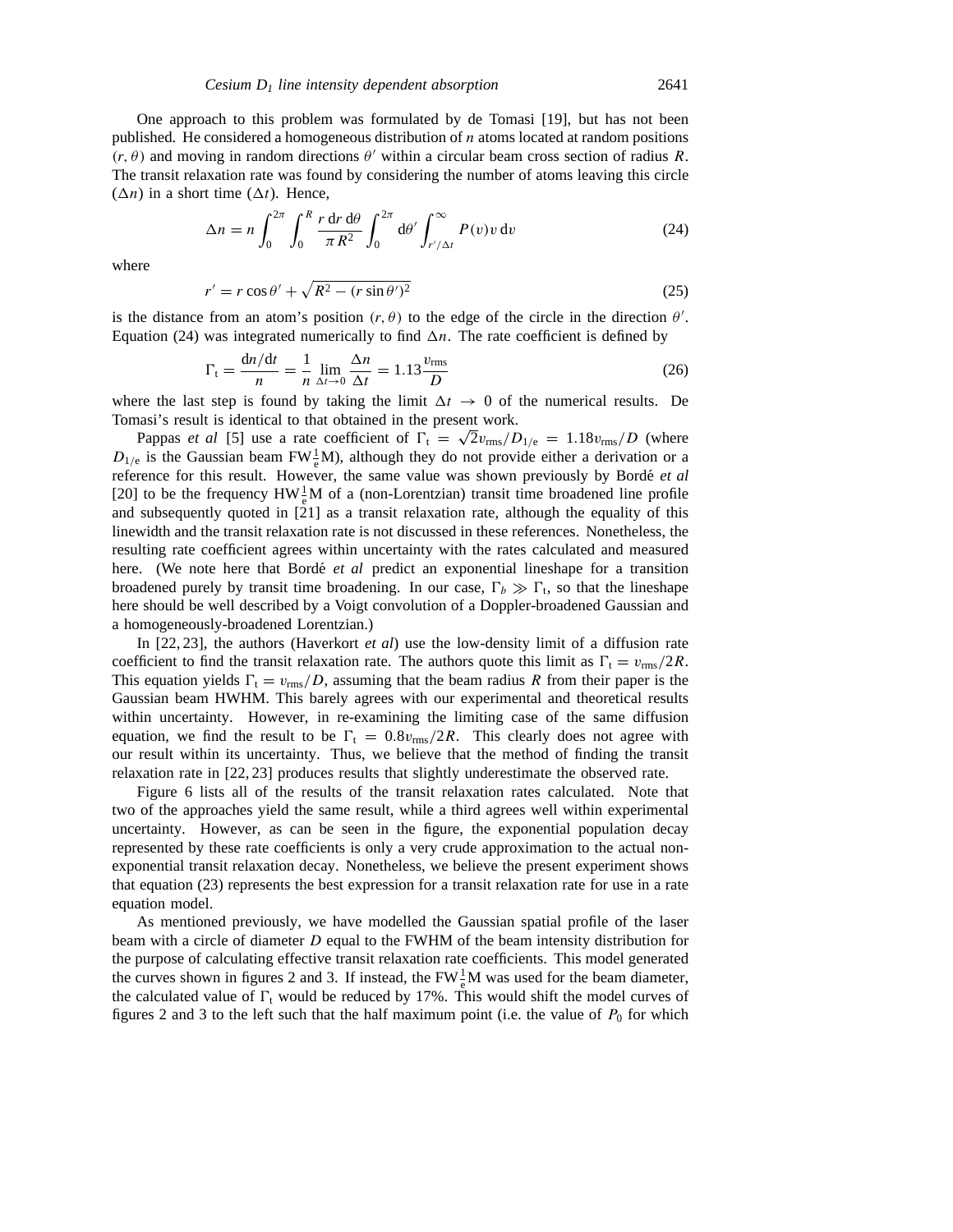$ln(P_0/P_L)$  is equal to half of its maximum value) would be reduced by approximately the same amount. Thus, calculation of the transit relaxation rate using the  $FW_{\frac{1}{c}}^{\frac{1}{2}}M$  for the beam diameter produces results that differ from experiment by slightly less than the experimental uncertainties. Hence, although our data favour the use of the beam profile FWHM in the calculation of  $\Gamma$ <sub>t</sub>, they are not sufficiently accurate to exclude the use of the Gaussian beam  $FW_{e}^{1}M$ .

## **5. Conclusions**

Saturation of atomic transitions is easily observed using tunable narrow-band lasers. When trap atomic levels are available, this saturation may be observed at relatively low intensities. However, accurately modelling the intensity dependent absorption of a real atomic transition is not necessarily a simple task, even under ideal conditions (i.e. one isotope, no overlapping hyperfine transitions, low density, low temperature) such as those available in this experiment involving the cesium  $D_1$  line. A three-level model provides effective predictions in some cases, but generally, a more complex multilevel model that includes all of the magnetic sublevels is required. Using this multilevel model, we can reproduce all of the data presented. Also, accurate modelling of transit relaxation and, in the presence of a magnetic field, of magnetic sublevel mixing is necessary. Here, we have found that an effective transit relaxation rate coefficient of  $\Gamma_t = (1.13 \pm 0.20)v_{\text{rms}}/D$  is required to accurately model our data. This model could be adjusted to accomodate diffusion, collisional effects, and the hyperfine structure to study saturation of other transitions at higher densities with and without buffer gases. The approach used here may also be extended to model more complex nonlinear phenomena, such as optical bistability, two beam coupling, or four-wave mixing based upon nonlinear absorption phenomena in real atoms.

## **Acknowledgments**

The authors would like to thank Drs Alan Streater, Michelle Malcuit, A Peet Hickman, and Ferdinando de Tomasi for many valuable discussions on this topic. We would also like to thank Amy Perkins for her assistance in the early phases of this project and Dr George Watkins for the use of the Gaussmeter. We would like to acknowledge financial support for this work from the National Science Foundation under grant No PHY-9119498.

#### **References**

- [1] Boyd R W 1992 *Nonlinear Optics* (San Diego, CA: Academic)
- [2] Butcher P N and Cotter D 1990 *The Elements of Nonlinear Optics* (Cambridge: Cambridge University Press)
- [3] Yariv A 1989 *Quantum Electronics* (New York: Wiley)
- [4] Demtröder W 1981 Laser Spectroscopy (Berlin: Springer)
- [5] Pappas P G, Burns M M, Hinshelwood D D, Feld M S and Murnick D E 1980 *Phys. Rev.* A **21** 1955
- [6] Akulshin A M, Sautenkov V A, Velichansky V L, Zibrov A S and Zverkov M V 1990 *Opt. Comm.* **77** 295
- [7] Rafac R J, Tanner C E, Livingston A E, Kukla K W, Berry H G and Kurtz C A 1994 *Phys. Rev.* A **50** R1976
- [8] Condon E U and Shortley G H 1971 *The Theory of Atomic Spectra* (Cambridge: Cambridge University Press)
- [9] Mitchell A C G and Zemansky M W 1935 *Resonance Radiation and Excited Atoms* (Cambridge: Cambridge University Press)
- [10] Huennekens J, Namiotka R K, Sagle J, Jabbour Z J and Allegrini M 1995 *Phys. Rev.* A **51** 4472
- [11] Corney A 1977 *Atomic and Laser Spectroscopy* (Oxford: Clarendon)
- [12] Nesmayanov A N 1964 *Vapour Pressure of the Elements* (New York: Academic)
- [13] Colbert T and Huennekens J 1990 *Phys. Rev.* A **41** 6145
- [14] Jabbour Z J, Sagle J, Namiotka R K and Huennekens J 1995 *J. Quant. Spectrosc. Radiat. Transfer* **54** 767